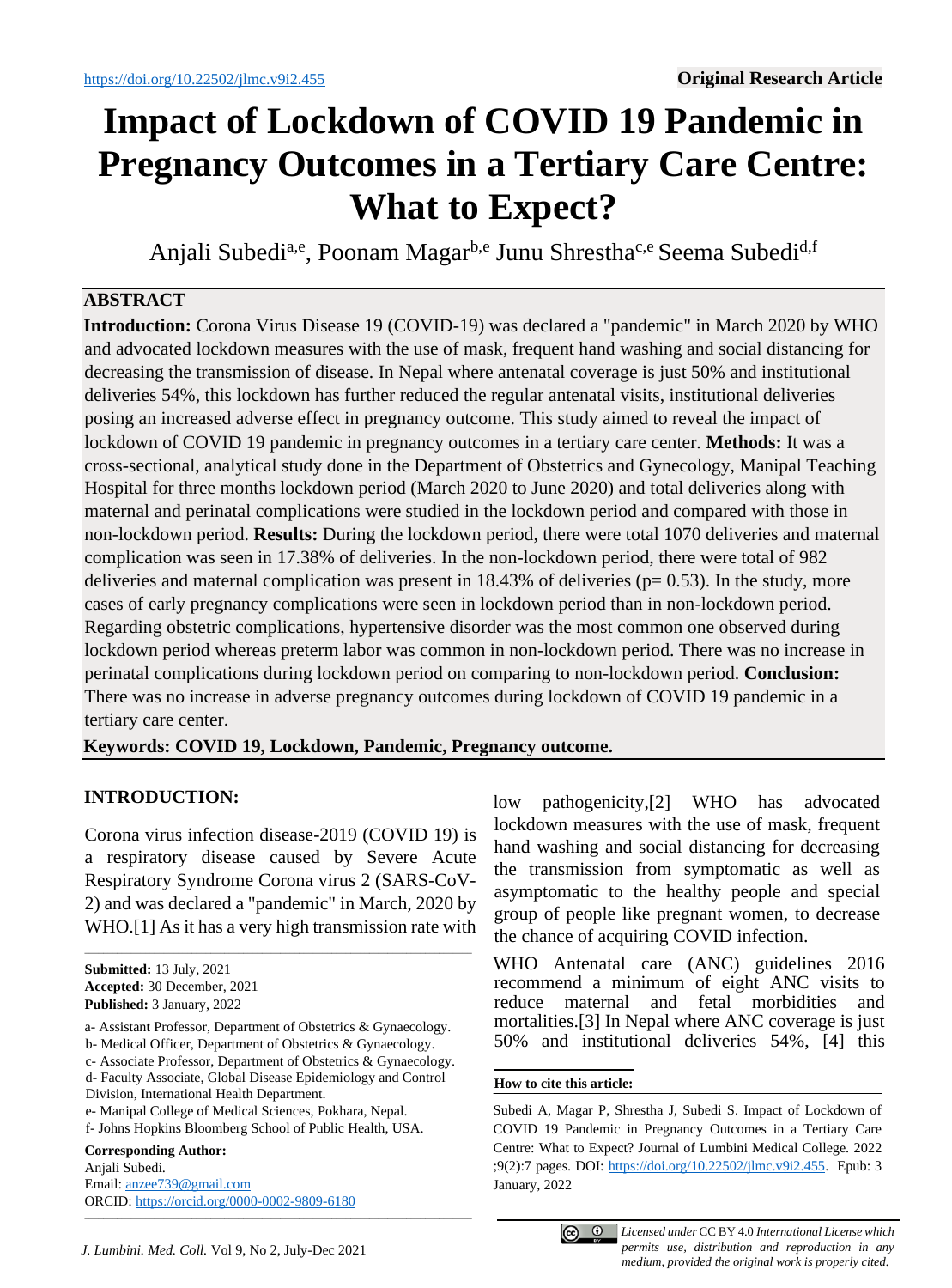lockdown has further reduced the regular visits and institutional deliveries posing an increased adverse effect in pregnancy outcome.

This study therefore aimed to reveal the impact of lockdown of COVID 19 pandemic in pregnancy outcomes in our center.

# **METHODS**

This was a cross-sectional, analytical study conducted in the Department of Obstetrics and Gynecology, Manipal Teaching Hospital, Pokhara, Nepal. It was done during the first phase of lockdown as implemented by the government for three months (March 2020 to June2020) and the data of the corresponding months of the previous year was also taken.

All the women admitted to the ward either for termination of pregnancy or for delivery were enrolled in the study after their consent. However, pregnant women with early pregnancy complications(abortion and ectopic),obstetric complications like hypertensive disorder, preterm labor, pre-labour rupture of membrane, antepartum haemorrhage, intrauterine fetal demise, and others were only analyzed in the study. Women not consenting for study were excluded.

Obstetric parameters like age at delivery, period of gestation at delivery, parity, mode of delivery, indications for caesarean section in the women with complications were studied. For perinatal outcome, variables studied were congenital anomaly, still birth and neonatal death. For all the required information of corresponding months of previous year, hospital records were used. Ethical clearance was taken from Institutional Review Committee, Manipal College of Medical Sciences, Pokhara, Nepal (MEMG/IRC/361/GA).

*J. Lumbini. Med. Coll.* Vol 9, No 2, July-Dec 2021 *jlmc.edu.np* The data were recoded and entered instata15. All the figures have been presented for two groups: lockdown versus non-lockdown groups. Total deliveries are presented in number and the complication variables are presented as percentage of total complications occurring during the lockdown period. Comparison of all the variables, among the lockdown and non-lockdown group, are shown through the bar diagrams and other relevant

figures and tables and statistical significance was analyzed using Pearson Chi square test (confidence interval of 95% and p value  $< 0.05$  as level of significance) and t-test (confidence interval of 95% and p value  $< 0.05$  as level of significance) where applicable.

The main variables of interest were

- Total number of deliveries in the period (lockdown and non-lockdown)
- Percentage of maternal complications and perinatal complications.

# **RESULTS**

In the lockdown period, there were a total of 1070 deliveries. In the non-lockdown period, there were 982 deliveries.

## **Maternal complications:**

Among 1070 deliveries, there were 186 (17.38%) cases of maternal complications during the lockdown period. In the non-lockdown period, among 982 deliveries, there were 181 (18.43%) cases of maternal complications. However, this difference was not statistically significant ( $\chi^2$ =0.38,  $df=1$ ,  $p=0.53$ ) On analyzing the profile of women with complications, the mean age, parity and mean gestational age of women having complications during lockdown were statistically not significant with those during the non-lockdown period (Table 1).

We found that there were increased cases of early pregnancy complications in the lockdown period in comparison to the non-lockdown period (Figure 1).

The most common maternal complication observed during the lockdown period was hypertensive disorderwhich accounted for48(25.8%) of total complications. Among the hypertensive disorder, there were six cases of eclampsia and 42 cases of severe pre-eclampsia. It was also observed that there were 37 (19.89%)cases of preterm labor, 26 (13.97%)cases of pre-labour rupture of membranes, 24 (12.9%) cases of preterm pre-labourrupture of membrane and 19(10.21%)cases of antepartum haemorrhage.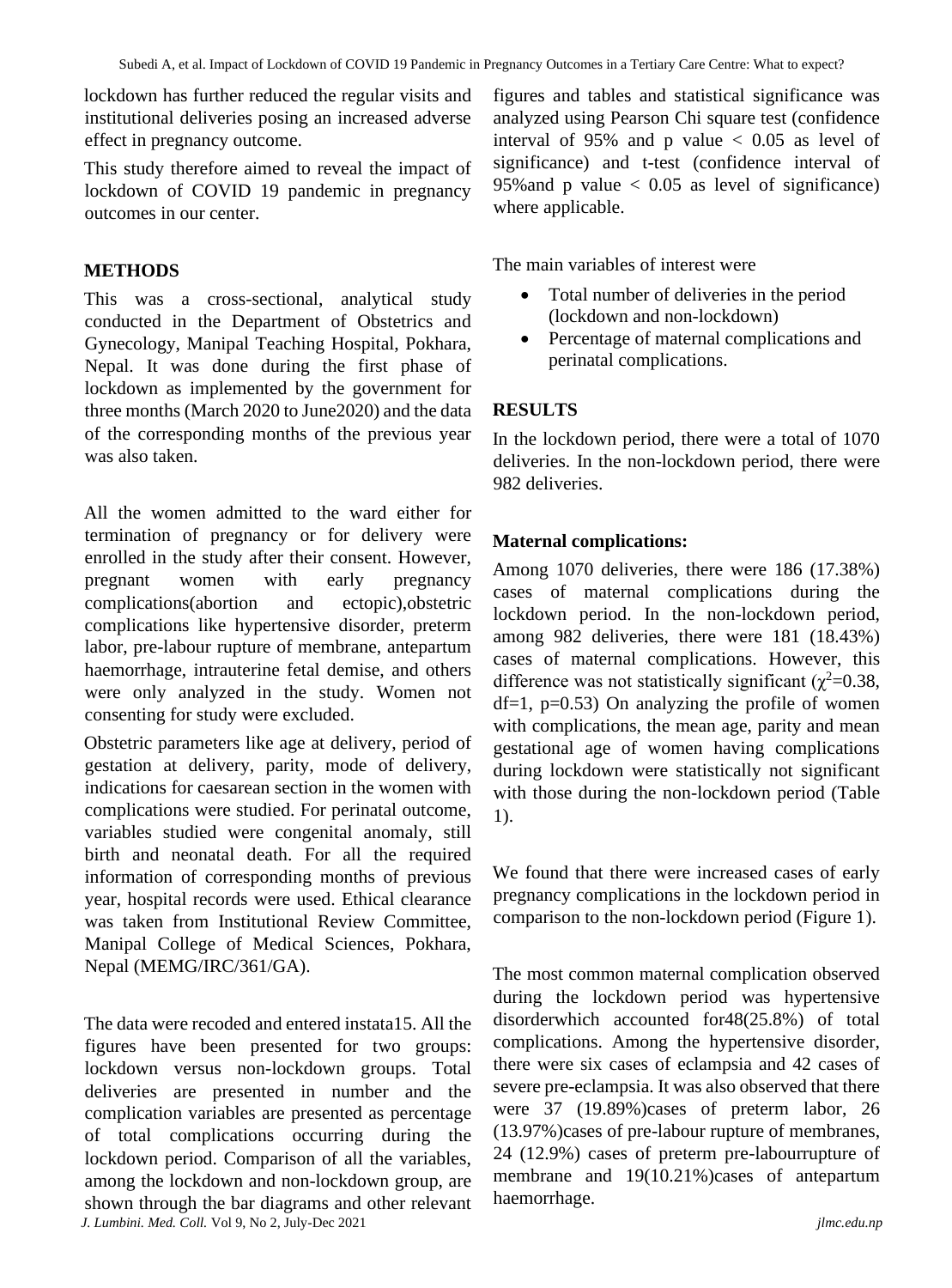| <b>Clinical profile</b>                           |                        | Lockdown period<br>$(n=186)$ | Non-lockdown period (n=181) | p-value |
|---------------------------------------------------|------------------------|------------------------------|-----------------------------|---------|
| Mean age $\pm$ SD (years)                         |                        | $26.6 \pm 5.1$               | $26.7 + 5.8$                | $0.86*$ |
| Parity                                            | Primipara<br>Multipara | 94(50.5%)<br>92 (49.5%)      | 79 (43.6%)<br>$102(56.4\%)$ | 0.19#   |
| Mean gestational age at<br>$delivery± SD$ (weeks) |                        | $33.3 \pm 8.1$               | $33.7 + 7.1$                | $0.61*$ |

Table 1. Clinical profile of patients with complications in the lockdown and the non-lockdown groups

\* Student's t test, # Chi-square test



Figure 1. Early pregnancy complications in the lockdown and the non-lockdown periods.

In the non-lockdown period, the most common maternal complication seen was preterm labor which comprised 55 (30.38%) of total complications. Hypertensive disorder comprised 31 (17.12%) of total complicationsincludingtwo cases of eclampsia and 29 cases of severe pre-eclampsia (Figure 2).

## **Mode of delivery:**

In the lockdown period, among 186 cases, 104 cases underwent caesarean section accounting for 55.9% whereas during the non-lockdown period, 45.9% of

delivery.

women with complications underwent caesarean

In the lockdown group, the most common indication for caesarean delivery was severe pre-eclampsia  $(n=40, 38.4\%)$  followed by oligohydramnios  $(n=21,$ 20.1%), antepartum haemorrhage (n=14, 13.4%), mal-presentation (n=8, 7.6%), previous caesarean section  $(n=7, 6.7\%)$  and eclampsia  $(n=4, 3.8\%)$ . The indications for caesarean section in the nonlockdown group were similar to that of lockdown period as shown in Figure 3.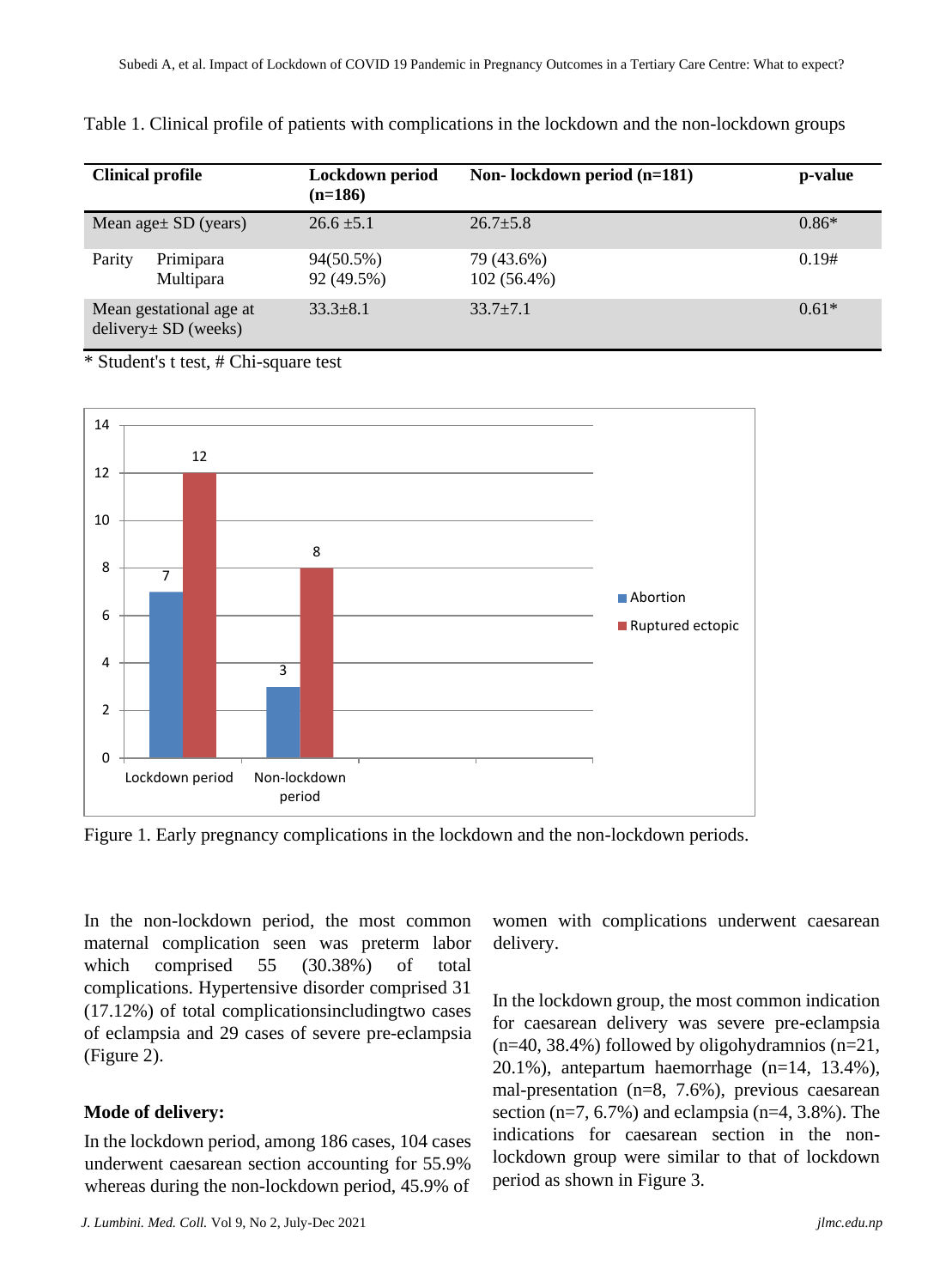

PROM- pre-labour rupture of membrane, PPROM- preterm pre-labour rupture of membrane, APHantepartum haemorrhage

Figure 2: Types of maternal complications seen during the lockdown and the non-lockdown periods.



IUGR- intrauterine growth restriction APH- antepartum haemorrhage CS- caesarean section Figure 3. Indications for caesarean section during the lockdown and the non-lockdown periods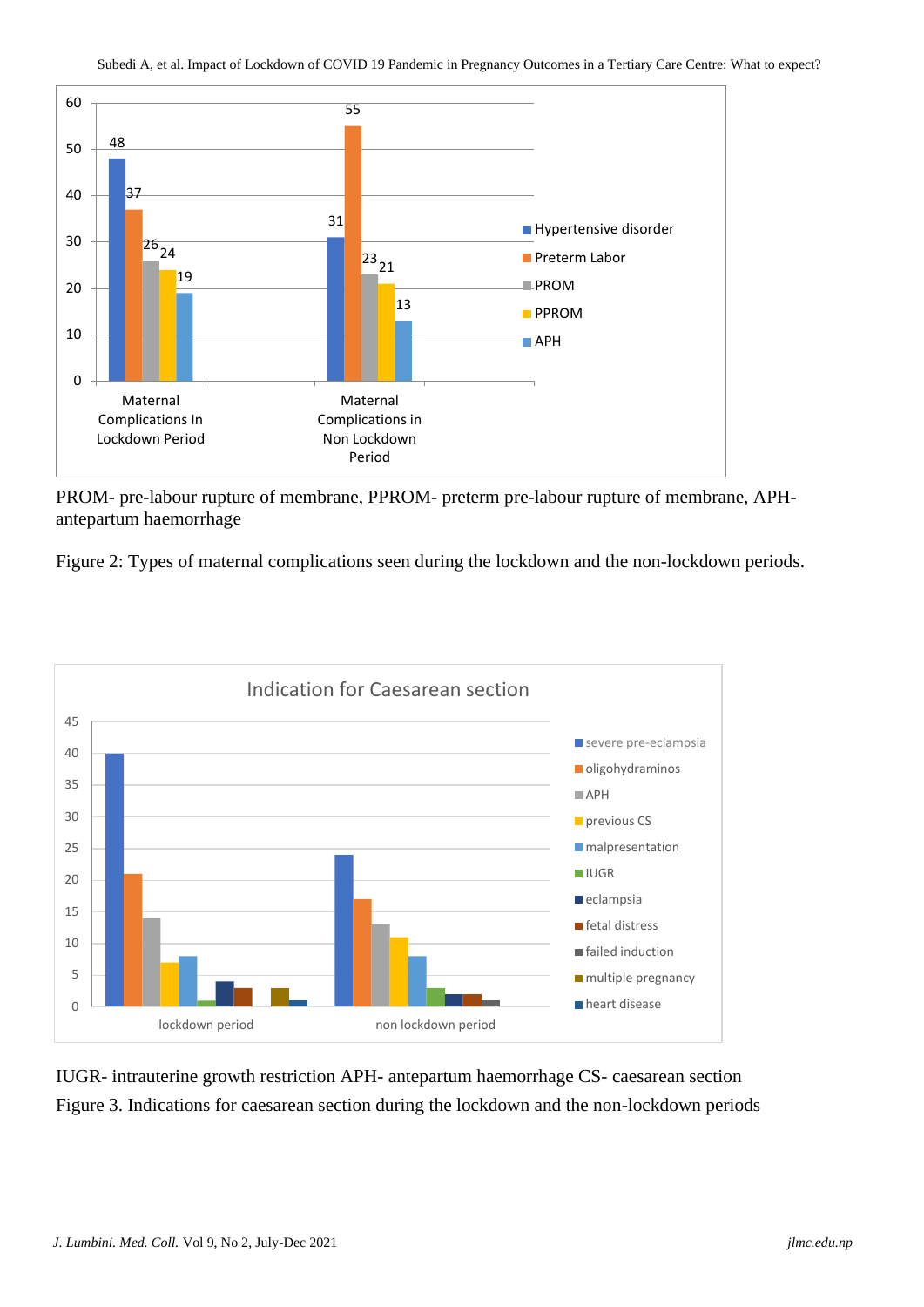## **Perinatal complications:**

In the lock down period, regarding the perinatal outcomes, there were 21 (1.96%) cases of still birth. In the non-lockdown period, there were 19 (1.93%) cases of still birth and this difference was not statistically significant  $(\chi^2=0.00, \text{ df}=1,$ p=0.96).Similarly, the difference in neonatal death between the lockdown (n=10, 0.93%) and the nonlockdown (n=6, 0.61%) periods was also statistically not significant ( $\gamma^2$ =0.69, df=1, p=0.405).

There were six cases of congenital anomaly which included two cases of neural tube defects and hydrops each and one case each of club foot and heart disease in the lockdown period whereas in the non- lockdown period,there were three cases of congenital anomaly which included one case each of neural tube defect, hydrops and omphalocele.

# **DISCUSSION**

COVID 19 infection is a respiratory infection with high infectivity rate.[5] For the containment of the infection and to curb the widespread of the disease, WHO ushered for lockdown measures, social distancing, and frequent hand washing. Lockdown measures included varying degree of travel restrictions and closure of regular outpatient department in hospitals. As lockdown measures were implemented by the countries worldwide, it was found out that especially in developing countries, it halted women from seeking care from health facility due to undue fear of disease transmission from hospitals.[6]

A study done in Jordan which evaluated the impact of lockdown on antenatal care showed that there was significant increase of pregnant women not receiving antenatal care from 4% to 59.3%.[7] In Nepal, the scenario is expected to be similar as we already have less women receiving antenatal care and this lockdown is expected to further reduce the number. And there is also very little scope of telemedicine, and telephone consultation in our country. So, it can be expected that there may be adverse effect on pregnancy outcome during the period of lockdown.

However, in our study, we observed that there was no significant change in the number of deliveries during the lockdown period on comparing to the non-lockdown period and this may be due to the diversion of patients to our center from the government hospital which was converted to COVID dedicated center. In a study done in Nepal regarding the impact of COVID 19 pandemic response in pregnancy outcome, it was found that the institutional deliveries in study hospitals were reduced by approximately half in comparison to the non-lockdown period.[8] Similarly during Ebola outbreak in 2014-2016 in West Africa, there was significant reduction in utilization of antenatal care and facility based deliveries in comparison to pre outbreak period.[9] So whenever there was an outbreak of a disease, fear of transmission and increased risk of infection in pregnancy might have precluded women from having a supervised antenatal care and deliveries.

As the use and quality of antenatal care decrease, there is high probability that the pregnancy related complications increase. In an article published in an esteemed newspaper of Nepal, it was cited that the maternal mortality was found to increase sharply (200%) during the lockdown period.[10]

But in our study, we could see that the percentage of maternal complications (17.38%) was similar to that of non-lockdown period (18.43%) and there was no case of maternal mortality in the study period. This can be attributed to the fact that despite the implementation of lockdown, our center resumed its services with no compromise in the quality of health care provided to our patients.

But on analyzing the early pregnancy complications including abortion and ruptured ectopic, the cases were more in lockdown period than in nonlockdown period. The reason behind this increase can be explained by travel restrictions, and closure of clinics and OPDs, decrease in the supply chain, which barred women to access family planning counseling and contraception and hence increasing the proportion of women with unmet contraception needs as cited in study by Aly et al.[11]

*J. Lumbini. Med. Coll.* Vol 9, No 2, July-Dec 2021 *jlmc.edu.np* On exploring the maternal complications, though the incidence was similar during the lockdown and the non-lockdown periods, the spectrum of complications differed from that in the nonlockdown time. There were more cases of hypertensive disorder in the lockdown period which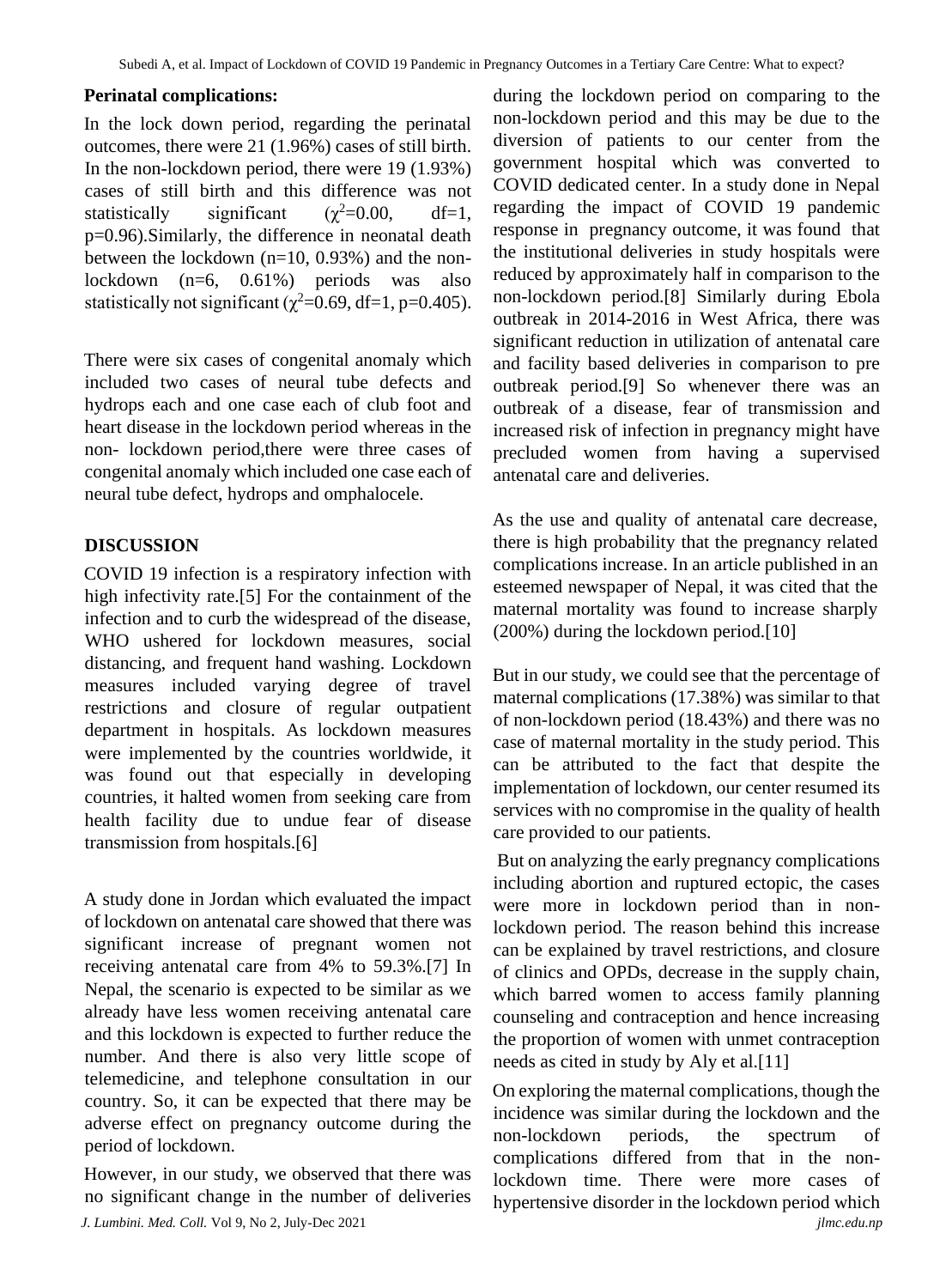may be increased due to unsupervised antenatal care and late presentations delaying early management of the cases. There has also been a lot of psychosocial stress to pregnant women during this COVID 19 pandemic which might have led to the increased incidence of hypertension. [12, 13]

In our study, we found that there was no increase in still birth and neonatal death during the lockdown period in comparison to the non-lockdown period which contradicted the findings in the study by Ashish et al. [8] In their study, there was significant rise of still birth and neonatal death in comparison to pre-lockdown period. This divergent finding may be because our hospital did not compromise on the delivery of quality health services as there was no cut down of manpower or any other facilities during the period of lockdown.

There are a few limitations of this study. It was a cross-sectional study done for three months of lockdown period which was a shorter duration to see the real impact as during that lockdown period, there was no evidence of community spread due to which the implementation of travel restriction was not fully implemented. So the findings in the study cannot be generalized. This study also falls back in assessing the percentage of antenatal coverage during the lockdown period and psychosocial status of pregnant women during the time of delivery.

## **CONCLUSIONS**

Despite the lockdown measure implemented for the containment of COVID 19 pandemic, it did not have any negative impact on institutional deliveries, maternal and perinatal outcomes in this tertiary care center.

## **Conflict of Interest: None.**

#### **REFERENCES:**

- 1. Dhama K, Khan S, Tiwari R, Dadar M, Malik YS, Singh KP, et al.COVID-19, an emerging coronavirus infection: advances and prospects in designing and developing vaccines, immunotherapeutics, and therapeutics. Hum Vaccin Immunother. 2020;16(6):1232-38. [PMID: 32186952](https://pubmed.ncbi.nlm.nih.gov/32186952/) DOI: <https://doi.org/10.1080/21645515.2020.1735227>
- 2. Zhao S, Lin Q, Ran J, Musa SS, Yang G, Wang W, et al. Preliminary estimation of the basic reproduction number of novel coronavirus (2019-ncov ) in China, from 2019 to 2020: A data-driven analysis in the early phase of the outbreak. International Journal of Infectious Diseases. 2020;92(0):214-17. DOI: <https://doi.org/10.1016/j.ijid.2020.01.050>
- 3. World Health Organization. WHO Recommendations on Antenatal Care for a Positive Pregnancy Experience: Summary [Internet]. Geneva, Switzerland: WHO, 2018. [Accessed on 26th September, 2020]. Available from:

[https://apps.who.int/iris/bitstream/handle/10665/](https://apps.who.int/iris/bitstream/handle/10665/259947/WHO-RHR-18.02-eng.pdf) [259947/WHO-RHR-18.02-eng.pdf](https://apps.who.int/iris/bitstream/handle/10665/259947/WHO-RHR-18.02-eng.pdf)

- 4. Ministry of Health and Population. Department of Health Services, Kathmandu, Nepal. Annual Report 2074/75 (2017/18) [Internet]. Kathmandu, Nepal: Department of Health Services, 2018. [Accessed on 3rd July,2020] Available from: [https://dohs.gov.np/annual](https://dohs.gov.np/annual-report-2074-75/)[report-2074-75/](https://dohs.gov.np/annual-report-2074-75/)
- 5. Martines RB, Ritter JM, Matkovic E, Gary J, Bollweg BC, Bullock H, et al. Pathology and pathogenesis of SARS-Cov-2 associated with fatal coronavirus disease, United States. Emerg Infect Dis. 2020;26(9):2005-15. [PMID:](https://pubmed.ncbi.nlm.nih.gov/32437316/)  [32437316](https://pubmed.ncbi.nlm.nih.gov/32437316/) DOI: <https://doi.org/10.3201/eid2609.202095>